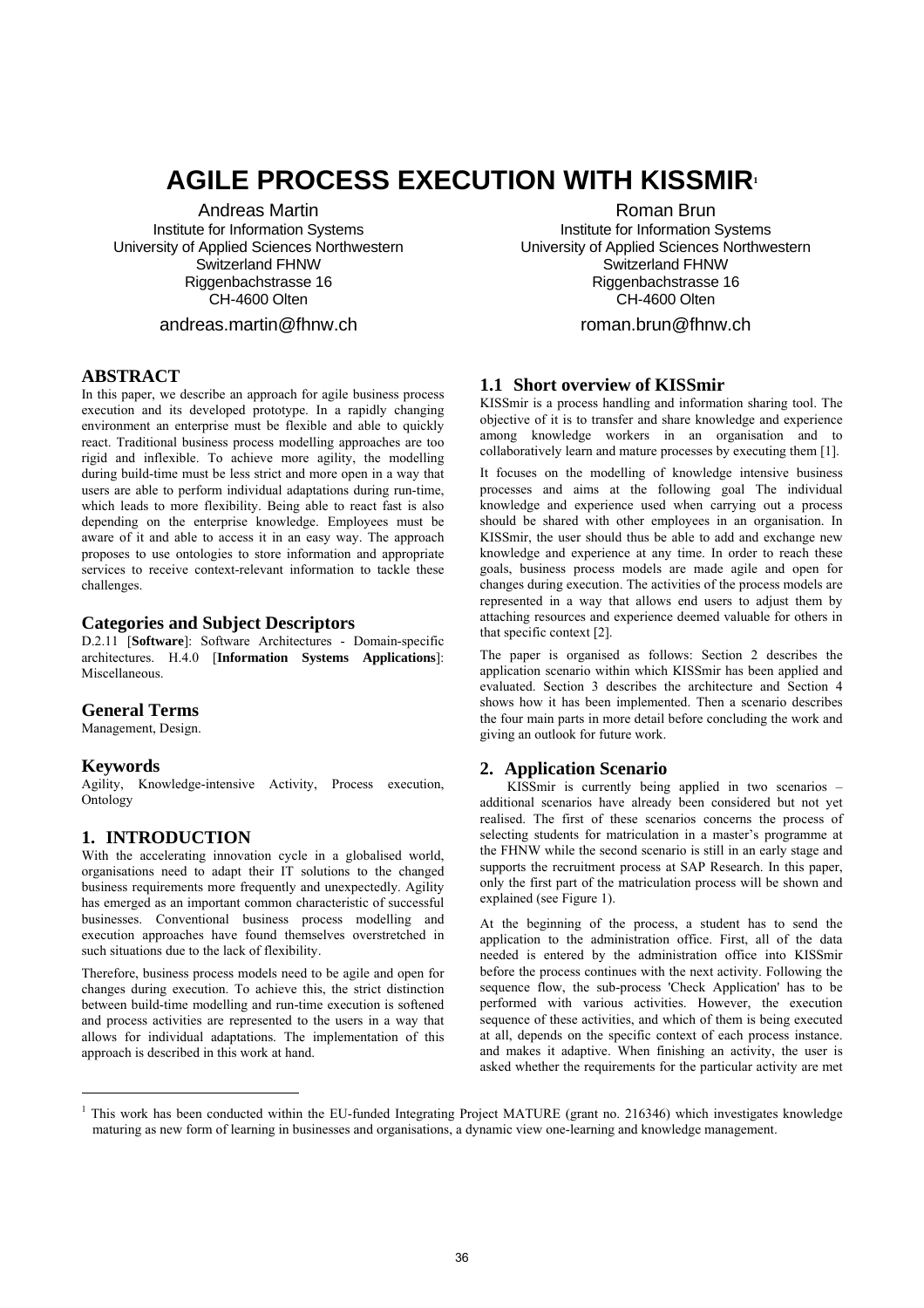or not. As soon as all activities have been performed the process goes to the next activity 'Send rejection letter', 'Send acceptance letter' or 'Check Criteria List' depending on whether the requirements for an application are fulfilled or not. Hence context data used and adapted in an activity by a user is relevant for the execution of subsequent activities making a process adaptive. The process then would continue with other activities but the explained fragment is the most interesting part for KISSmir.



**Figure 1: Matriculation process** 

The above application scenario has been used to evaluate the approach of KISSmir. The evaluation consisted of a first phase where the implemented approach had been explained to the end users and a guided walkthrough (including subsequent interviews) had been conducted afterwards. The results were promising and valuable feedback could be received. Based on it, KISSmir has been further developed and evaluated in a second phase, where the system has been used in a productive environment during a period of four weeks. Subsequent interviews have been conducted in order to verify the process support of KISSmir, the practical use of the adaptivity services, personal taks management, knowledge maturing and sharing and to gain new cognitions. The analysis of the interviews is currently in progress.

# **3. ARCHITECTURE**

Figure 2 gives an overview of the architecture. The business process serves as backbone and orchestrator of the whole approach. The first activity represents a normal one, whereas we call the second activity a Knowledge Intensive Activity (KIA). KIAs can consist of sub-activities for which no sequence is defined and the execution is optional, depending on specific information for the certain process instance [3].

When an instance of an activity in the process is executed,  $\Phi$  it calls various services. These can be adaptivity services which endorse the agility of the process and also provide context dependent relevant resources, or application partner services which have been developed for their specific purposes. The yet implemented adaptivity services have been developed specifically for the application partner but it is intended to implement generic ones reusable in other context. As a first step a study fee calculation service has been implemented which calculates the study fee of the applicant based on the given data and influences the workflow. These services should not be mixed with the reasoning services in section 5.3 - they use the ontology for inferencing.  $\oslash$  A so called task pattern [4] is related to each activity. It consists of additional information such as websites that could be helpful to execute an activity, the executor of the activity, a link to the applicants application data or documents (e.g. templates) needed to execute an activity. The task pattern proposes needed resources and steps to perform an activity. However the user does not have to follow or use these suggestions. He/she is able to adapt the task pattern to his/her needs. These adaptations are stored locally so that the execution of the same activity will be proposed in the adapted way. Furthermore, the adaptations can also be shared with colleagues working on the same activities.  $\circled{}$  The utility web service is responsible for the instance handling and also for the management of property data.  $\Phi$  An ontology is used to store necessary and helpful information for the task execution along with a relation to the activity instance, e.g. websites, experts or historical cases which might be useful in the activity execution. This information was earlier collected by web services in step one. Also related is its task pattern which includes the information as described in step two.  $\circled{S}$  The communication web service is triggered. It is a service that sends an e-mail to the user which has to execute the activity. This service was developed by other partners in the MATURE project<sup>2</sup>.



**Figure 2: KISSmir Architecture overview** 

 $\circledast$  As soon as the user accepts the activity by clicking on a link provided in the e-mail, it is loaded into the GUI of KISSmir. In the current implementation we have used the Kasimir UI [5]. There, the user finds necessary information to execute the activity. On the one hand, information which was already defined in the task pattern during build-time. On the other hand, this information that has been collected from the previously mentioned services and stored in the ontology during run-time.  $\circledcirc$ From there the information is retrieved. Some queries might not be executed until the user accepts the activity. This guarantees that the latest information is provided, for example if it takes two weeks until the user accepts the activity, it is useful to search for historical cases at the time when the activity is accepted and executed but not a priori.  $\circledast$  When the activity has been finished,

l

<sup>&</sup>lt;sup>2</sup> MATURE IP: http://www.mature-ip.eu/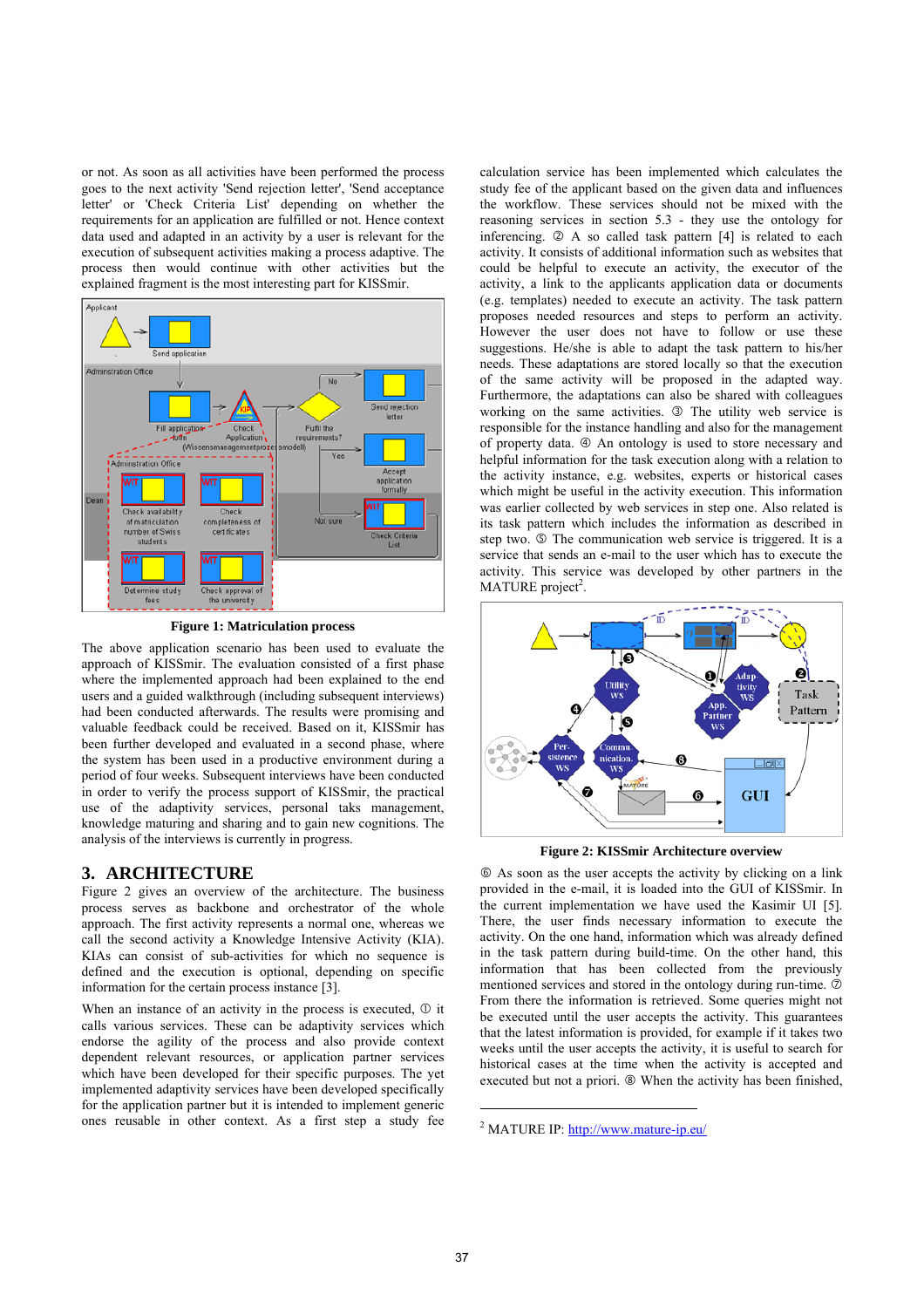the user terminates it by clicking the appropriate button. This triggers a return message over the communication web service back to the utility handling web service, which communicates with the running process instance.

# **4. IMPLEMENTATION**

#### **4.1 Overview**

The modelling of an adaptive business process could be performed in a semantic modelling environment like ATHENE [6]. The activities of the processes are linked to the related task patterns and resources (files, roles, etc.) which are stored in semantic repositories  $\odot$  (see Figure 3). Further on, the process model can be enhanced by adaptivity services  $\oslash$ . After modelling the process in ATHENE, it could be transferred to the execution framework and stored in a semantic repository  $\circled{3}$ . In the case of an automatic transformation, the model represented in a knowledge representation language like  $RDF/S<sup>3</sup>$  or  $OWL<sup>4</sup>$  could be transformed by a transformation service into a process execution language like  $BPEL<sup>5</sup>$  or  $XPDL<sup>6</sup>$ .



**Figure 3: Architecture** 

l

The transformed process can be executed in the execution framework (e.g.  $BPEL$  workflow engine)  $\circledA$ . The process can access the linked resources which are stored in the semantic repositories and invokes the defined adaptivity services during run-time. The communication web service, which handles the whole instance management and communication, invokes the task GUI (graphical user interface) **5**. The utility web service is used to define and access any kind of settings, options and preferences.

## **4.2 Execution framework technology stack**

The KISSmir approach is implemented as follows (see Figure 4):

- <sup>5</sup> WS-BPEL: http://docs.oasis-open.org/wsbpel/2.0/OS/wsbpelv2.0-OS.html
- <sup>6</sup> XPDL: http://www.wfmc.org/xpdl.html

Data storage: KISSmir uses the open source framework Sesame<sup>7</sup> as semantic repository for the storage and querying of ontological data. The Sesame framework consists of a server container that runs on an Apache Tomcat<sup>8</sup> web server. For internal configuration and logging data, the open source database  $MySQL^9$  is used.



**Figure 4: KISSmir technology stack** 

Data access layer: The data access layer is represented by the persistence web service. This service contains the data access procedures to access the KISSmir ontology using the OpenRDF Sesame Framework written in Java. There exist generic and application partner specific data access implementations. Apart from the ontological services, the logging and configuration services are implemented using the object-relational mapping features of the Hibernate<sup>10</sup> framework.

Business layer: The business layer contains several KISSmir web services that are explained in Section 3. These services are exposed as Enterprise Java Beans using the Spring<sup>11</sup> framework. The beans are deployed as  $JAX-WS^{12}$  web services using the Apache CXF<sup>13</sup> framework. For fast and lightweight Java/Flex

- <sup>7</sup> Open RDF Sesame: http://www.openrdf.org/
- <sup>8</sup> Apache Tomcat: http://tomcat.apache.org/
- <sup>9</sup> MySQL: http://dev.mysql.com/
- 10 Hibernate: http://www.hibernate.org/
- <sup>11</sup> Spring: http://www.springsource.org/
- 12 JAX-WS: http://www.jcp.org/en/jsr/detail?id=224
- 13 Apache CXF: http://cxf.apache.org/

j

<sup>&</sup>lt;sup>3</sup> RDFS: http://www.w3.org/TR/rdf-schema/

<sup>&</sup>lt;sup>4</sup> OWL: http://www.w3.org/TR/owl-features/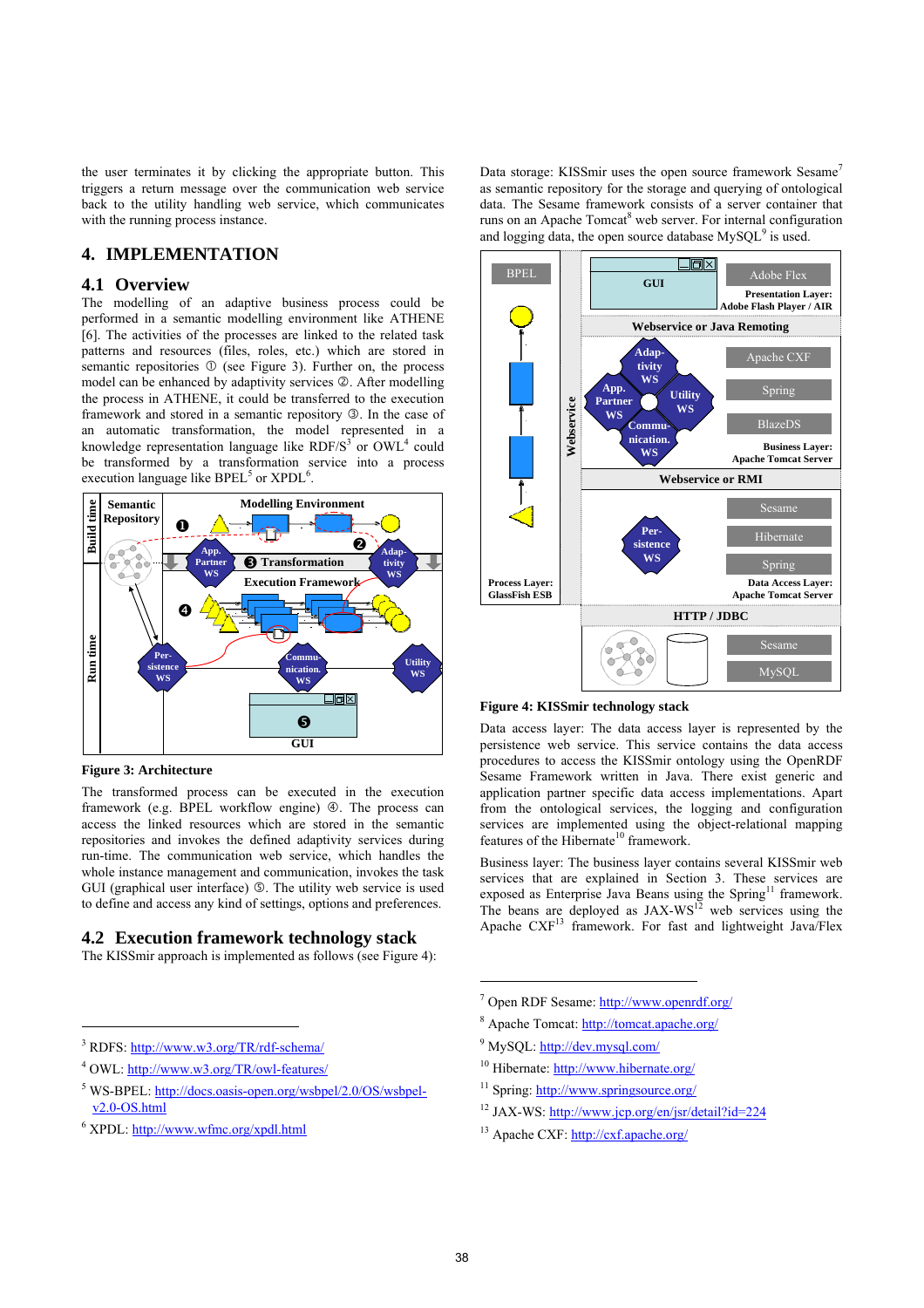remoting and messaging the open source framework BlazeDS $^{14}$  is used.

Presentation layer: The graphical user interface is implemented by using the Adobe Flex<sup>15</sup> rich internet application platform. This enables a fast and easy to use approach for creating application partner specific forms (see 5.1 Application handling GUI)

Process layer: The KISSmir process is described in the execution language BPEL, running on the Sun GlassFish ESB server, invoking several KISSmir web services.

We strongly focus on the ability to use the KISSmir approach in a real world scenario using existing and state of the art technologies. The mentioned technology stack gives the possibility to adapt this approach in an existing environment. The only requirement is the possibility to work with webservices.

# **5. SCENARIO**

In this chapter the four main components of KISSmir (the application handling GUI, the BPEL process, the ontologies and the web services) are described in more detail on the basis of the implemented application scenario. For the time being the business process itself has been modelled in PROMOTE [7] using the graphical modelling tool  $Adonis<sup>16</sup>$ , but any other business process modelling tool and notation could have been used as well. It is then transferred into a BPEL process. The Kasimir UI has been used to manage activities [5].

The sequence of the description follows the typical flow of working with KISSmir. However, the development process for an application scenario would be different sequence. After modelling the business process with the end users, the ontologies that cover the shared view of the scenario have to be defined. Next, (reasoning) web services that interact with the ontology and are used during process execution need to be implemented. Then the BPEL process has to be developed following the business process from the application scenario. The business processes often include some human activities. Therefore a GUI has to be created in order to facilitate the communication among the process instance and the user.

# **5.1 Application handling GUI**

To serve the purpose of the application case, an Adobe Flex form has been developed which triggers the BPEL process. In the second activity of the process in Figure 1, the administrative office receives the application and needs to enter the data into KISSmir. The secretary enters all necessary data into a Flex form and attaches certificates and the letter of motivation. This information is available during the whole process execution to any user that is working on the case.

# **5.2 BPEL Process**

 $\overline{a}$ 

There exist different approaches for business process execution, e.g. BPEL [8], XPDL [9] or YAWL [10]. For KISSmir the OpenESB<sup>17</sup> including NetBeans<sup>18</sup> IDE and GlassFish ESB server has been chosen, which includes a design and run-time environment for BPEL processes.

As aforementioned, the business process modelled in Adonis needs to be transferred into a BPEL process according to the application scenario. At the beginning of the process, necessary variables that build the context of the current instance are set. The process can be seen as a backbone from which various web services (WS) that are needed for each activity are called. For example, the activity 'Check completeness of certificates' first calls a WS to get an ID that is unique for this activity instance. Then a WS is called to receive experts according to the context (e.g. the applicant's country) and another WS is called to get historical cases (i.e. instances of the process which have already been executed and have similarities to the current instance) again regarding the context. All the gathered information is stored in an ontology, using another WS. Then an e-mail is sent using a WS to notify the users about an activity that needs to be handled. Afterwards, the process waits for a callback (which is equivalent to the termination of an activity) and then chooses the next activity to be executed. Most of the web services call other web services, e.g. because of persistence issues or to access the ontology or property data.

In the BPEL process the instances also need to be managed. Again, web services are used to register the instances and handle the callbacks.

# **5.3 Reasoning Services**

Having the data stored in an ontology offers many advantages. They can be listed according to the definition of Studer and colleagues [11]: A *formal* specification is machine readable (not just machine processable), can be validated, and there is no room for interpretation. *Explicit* means that concepts, functions and axioms are explicitly defined. *Shared conceptualization* indicates a common understanding about the concept, the modelled world and, last but not least, reasoning can be applied. In this section the two services for which reasoning mechanisms have been used are explained.

#### *5.3.1 Expert Service*

When a secretary is working on the application of someone coming from China, there might be some certificates attached which he/she is not able to understand as they are not (fully) translated. However, in the university there are also lecturers from China that are able to read the written Chinese language. As described in Section 5.4, the ontology also describes skills of persons. By searching in the ontology, it can be reasoned that the Chinese professor might be able to help the secretary although these two people haven't been aware of each other before. In such a way, the awareness and of usage organizational knowledge and skills can be increased.

#### *5.3.2 Historical Case Service*

It might be helpful to get information about historical cases when working on specific activities. The historical cases give information about how the activities and processes have been performed in the past and also offer an additional basis for decision making. A historical case represents a finished

18 NetBeans IDE: http://netbeans.org/

l

<sup>&</sup>lt;sup>14</sup> BlazeDS: http://opensource.adobe.com/blazeds/

<sup>15</sup> Adobe Flex: http://opensource.adobe.com/flex/

<sup>16</sup> Adonis: http://www.adonis-community.com/

<sup>17</sup> OpenESB: http://open-esb.dev.java.net/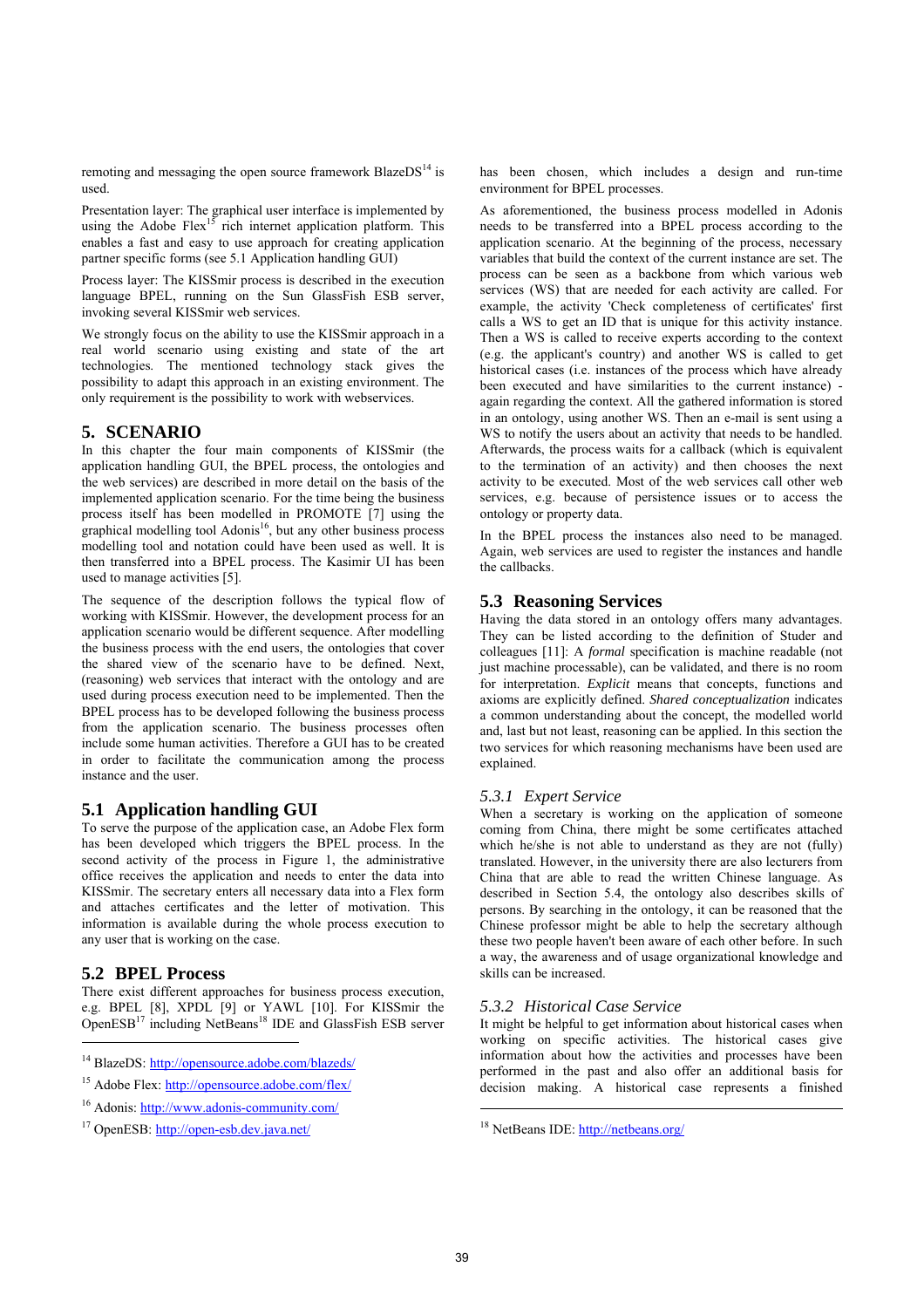instantiation of a process. The service looks for a historical case that is similar to the given case. There can be a similitude regarding the applicant's university or country of origin searching for more analogies is conceivable. The service returns the historical case with all information as applicant data, attachments, decisions made, notes made on it, etc. which can be viewed by the users.

### **5.4 Ontologies**

The entire ontology used in KISSmir can be divided into various namespaces or ontologies respectively (see Figure 5). The arrows indicate the relation from the dependent to the independent ontology. It was the objective to integrate already existing ontologies as far as possible in order not to reinvent the wheel. Therefore the ISO  $3166^{19}$  ontology has been built according to the existing standard of country names and their alpha codes. From the Dublin Core Metadata Initiative<sup>20</sup>, the fifteen core elements (dcelements), such as title, language, creator etc. and the refinements (dcterms) as license, rightsHolder, modified, etc. have been integrated into the ontology.



**Figure 5: Ontologies and their dependencies** 

Next, ontologies from the OntoGov project [12] have been chosen. They are used to structure elements from the organisational domain, the process and activity domain, type elements as well as resource elements. Only concepts relevant for KISSmir have been selected. The two following ontologies have been designed specifically for KISSmir. TDO stands for 'Task Description Object'. It is used to store any information which is retrieved from the web services as described in Figure 2, step  $\Phi$ . This can be resourelink, weblink, expert, task pattern id, problem and solution. The kissmir ontology refines the resources from the ontogov ontology by distinguishing between knowledge resource, information resource, parts and tools. It also defines different roles that can be related to a person as executor, responsible, involved, informed and expert. Skills, which again can be related to persons, are defined and activities are further refined according to the KISS approach [3]. The msc ontology is only used for application specific needs. This means that every application partner will have to replace this ontology with their own specific concepts. MSc stands for 'Master of Science' for which persons

l

apply in the matriculation process. It includes concepts such as the degree programme or the applicant and refines the information source concept with multiple data element concepts.

There exist different approaches for the categorization of different ontologies as the ones of Mizoguchi and colleagues [13], van Heijst and colleagues [14], Lassila and McGuinness [15] or Guarino [16] among others. Following the categorization of Guarino, iso3166, dcelement and dcterms can be classified as toplevel ontologies, tdo, ontogov and kissmir as domain ontologies and msc as application ontology.

Not indicated in the overview are the instances which can be related to any ontology. The ontology has been loaded into the OpenRDF Sesame Repository<sup>21</sup> from where it can be accessed. A specific service has been implemented based on the given basic functionalities to create, read, update and delete data.

# **6. FUTURE WORK**

# **6.1 Integration into the MATURE infrastructure**

One next goal is the KISSmir integration into the MATURE infrastructure [2]. This infrastructure provides four levels of integration. KISSmir will be integrated in to the following ones:

User interface integration: The KISSmir GUI is based on the Adobe Flex rich internet application framework. This enables an easy integration into the MATURE user interface layer and the usage of intercommunication services. One benefit of the user interface layer is the possibility to use event management functionality as described in [17].

Functional integration: The demonstrator will be integrated into the MATURE infrastructure by invoking the KISSmir services over the MATURE Bus and using more MATURE services. Calls to these services can be triggered by a so-called query resource link (provided by KISSmir) or by the user who is provided with relevant recommendations for a given work situation.

Data integration: The data, stored in a Sesame repository, will be integrated by using the MATURE Sesame repository.

# **6.2 Mining**

Process and task mining service(s) are planned to be implemented in the coming year. When implemented, the service will mine process and task instances for execution variants. Execution of knowledge intensive processes with KISSmir gives users the possibility to adjust task handling to their needs, e.g. creating subtasks or delegating tasks. Those adaptations - stored in the TDO - will be analysed. In addition, the system based selection of knowledge intensive activities will be mined: how often has one activity been chosen, has this selection been appropriate etc. [18].

# **7. CONCLUSION**

The KISSmir approach addresses the current challenges of being flexible and agile with semantic technologies in an integrative manner. Through the usage of state of the art technologies companies will be able to react on chances more rapidly. Of course, the KISSmir approach requires an initial effort. An

l

<sup>&</sup>lt;sup>19</sup> ISO 3166: http://www.iso.org/iso/country\_codes.htm

<sup>20</sup> DCMI: http://dublincore.org/

<sup>21</sup> OpenRDF: http://www.openrdf.org/